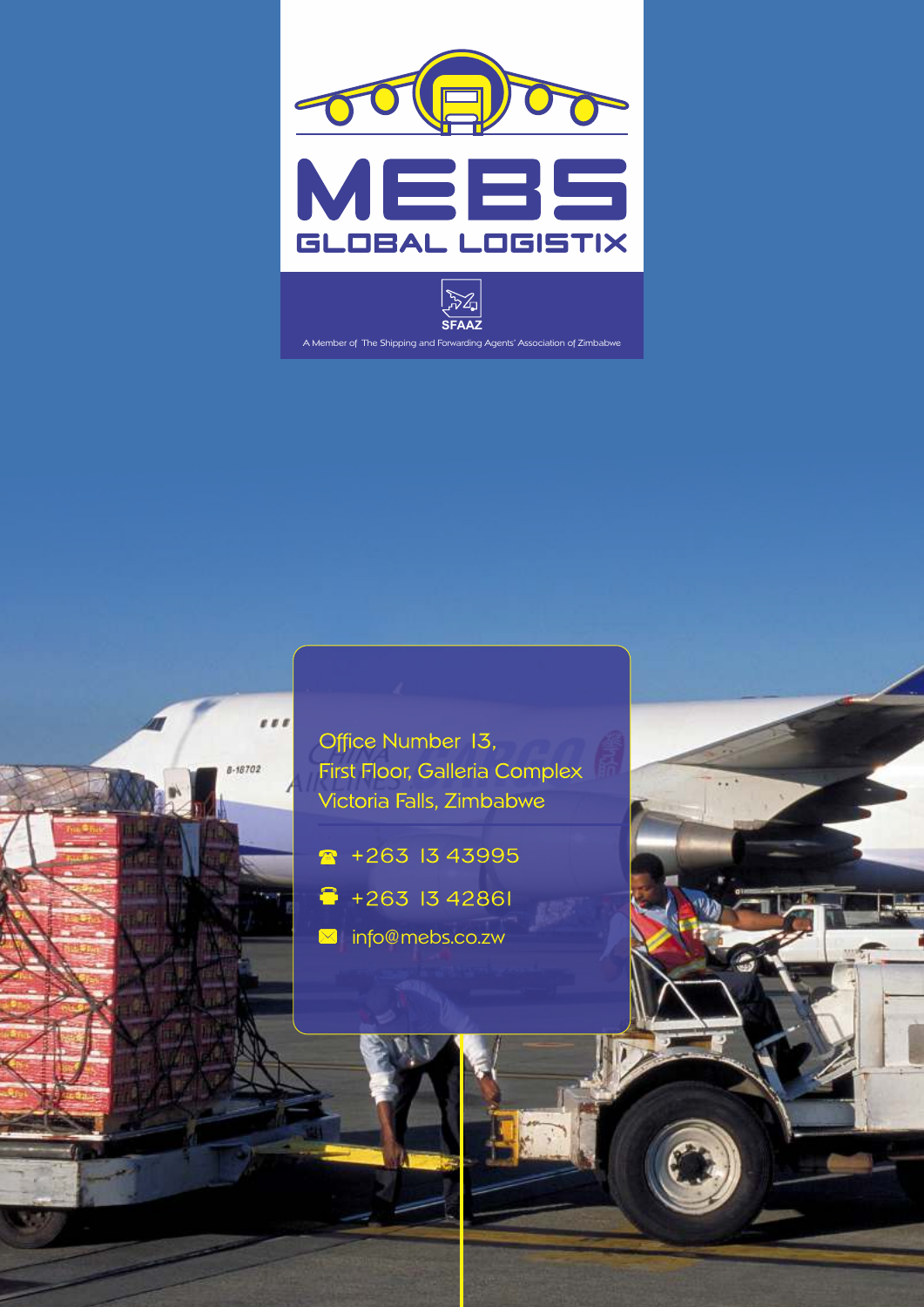# **About MEBS**

MEBS Global Logistix Zimbabwe is a joint stock company that's incorporated with the principal objective of providing freight forwarding by air, road and ocean, customs clearing for imports and exports as well as comprehensive cargo transportation and logistics management services.

By utilizing dedicated staff and global network of trusted agents globally, MEBS Global Logistix Zimbabwe is able to provide dependable, trusted transportation and freight forwarding services worldwide and offer door-to-door move management and settling-in services for clients worldwide.

We provide seamless relocations for individuals, families and corporates by effectively managing the entire relocation process and ensuring that the transition to the new environment goes as smoothly as possible.

We have a clear vision of our clients' needs both now and in the future and we have the structure, expertise and experience to translate this into trustworthy, reliable, ethical and reasonably priced support solutions in some of the most challenging places to operate in the world.

The services and support offered by MEBS Global Logistix Zimbabwe combine to provide an efficient and reliable turnkey solution to accommodate nearly any business requirement.

MEBS Global Logistix Zimbabwe is wholly owned by youthful locals and was founded in August 2014 and commenced its operations officially in November 2014 with the Head Office located in the resort town of Victoria Falls, Zimbabwe.

#### Purpose

To be a leader in the freight forwarding industry by providing enhanced services, relationship and profitability.

### Vision

To provide quality services that exceeds the expectations of our esteemed customers.

### Mission statement

To build long term relationships with our customers and clients and provide exceptional customer services by pursuing business through innovation and advanced technology.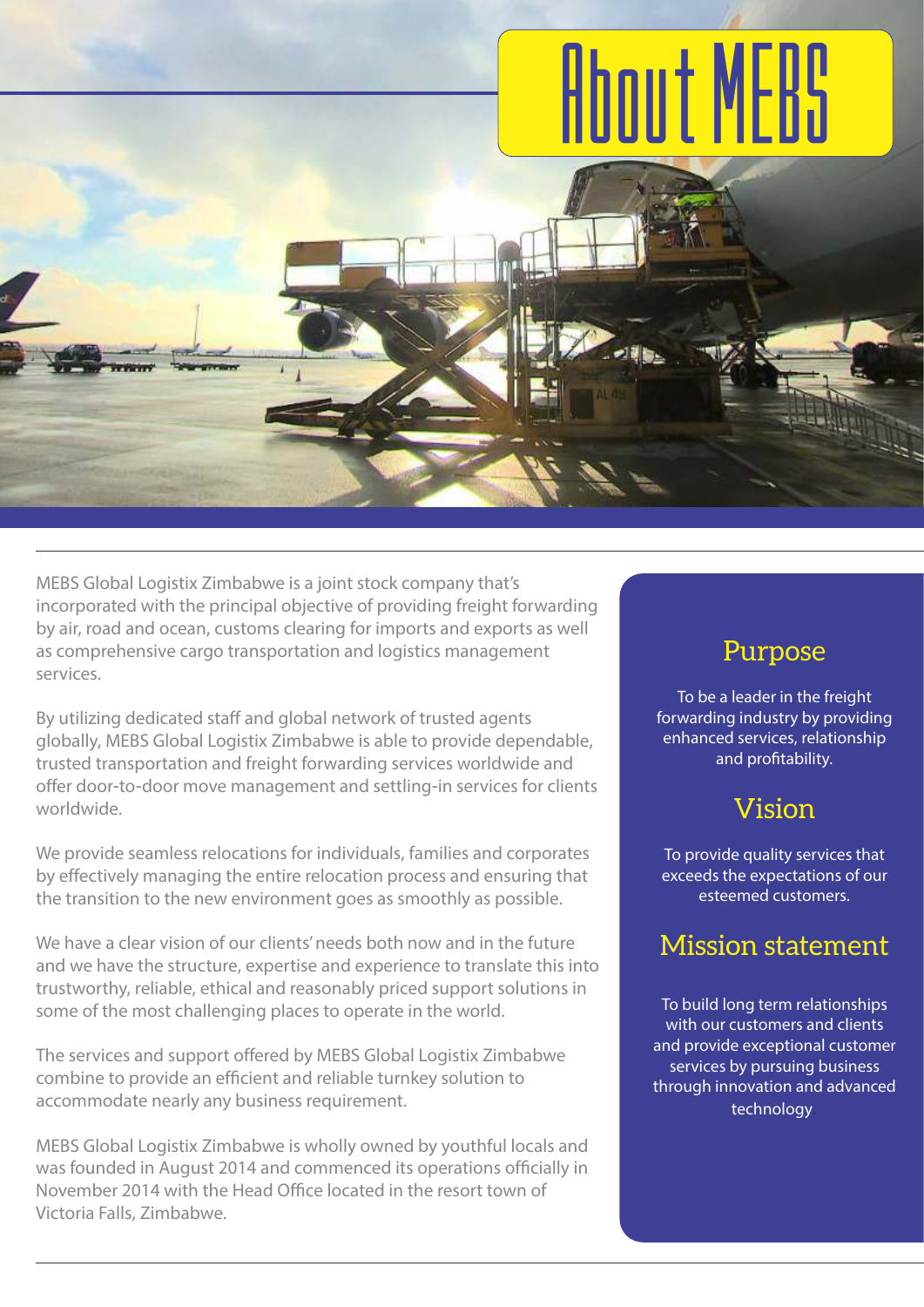## services

- Freight Forwarding Services by Air, Road and Ocean to Local, Regional and International Courier Service providers, Corporates, Government Institutions, Colleges, Schools, Churches and the general populace.
- Customs Clearing Services for Imports and Exports of Personal and Commercial consignments through all national designated border posts and international airports.
- Project Freight Management.
- Packing, Relocation, Handling, Storage, Warehousing and Crating of consignments of any nature.
- Customs Consultancy.
- Transportation/Trucking Services and Procurement
- Insurance Services and Commercial Vehicle Guarantees (CVGs)
- Imports and Exports Permits Coordination.
- Removal In Transit (RITs) through Zimbabwe.
- Removal In Bonds (RIBs)
- Physical and Satelight Tracking
- Cold Room Storage Facilities
- **Private Chartering Services**
- Tours and Transfers around Zimbabwe